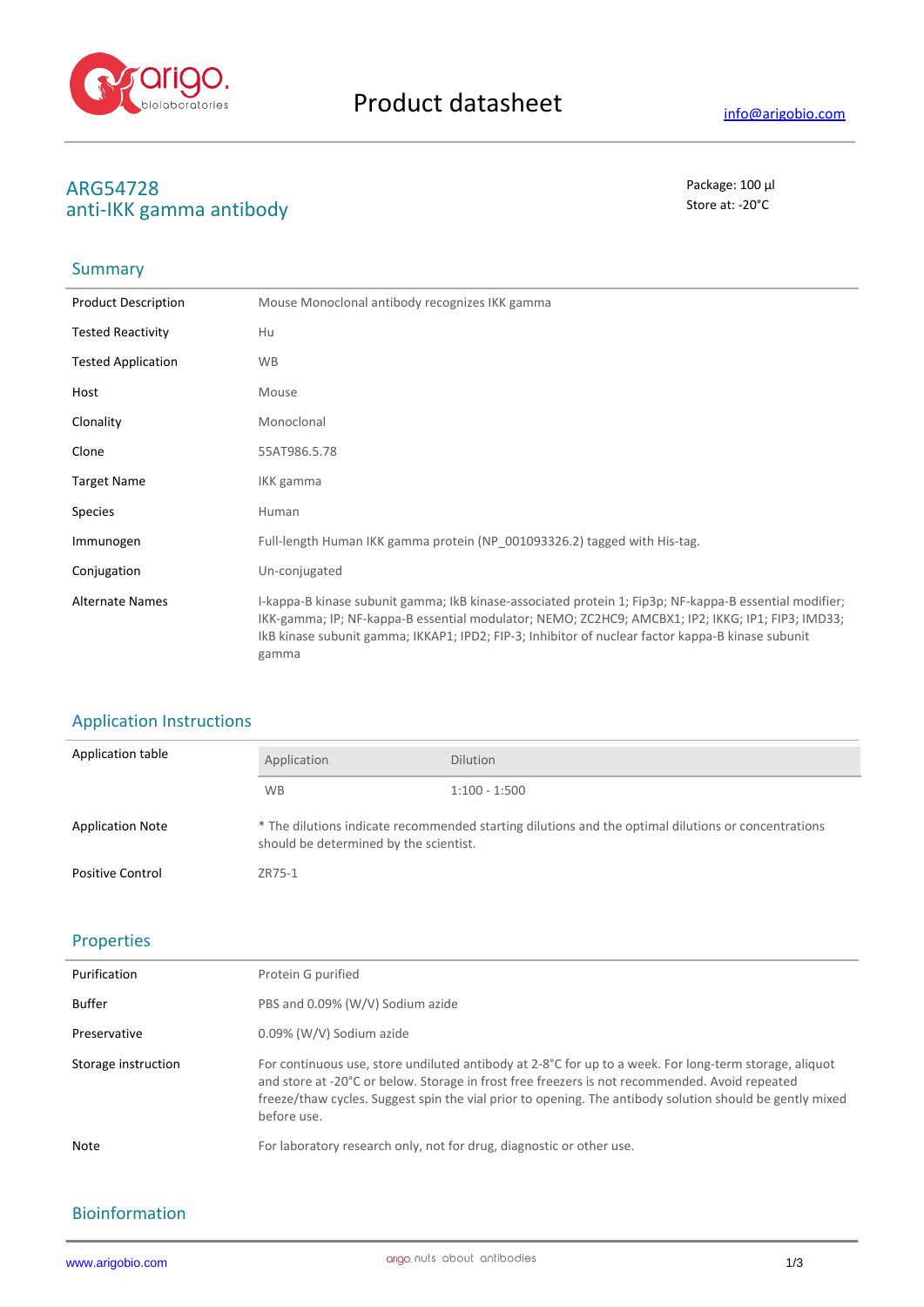| Database links               | GeneID: 8517 Human                                                                                                                                                                                                                                                                                                                                                                                                                                                                                                                                                                                                                                                                                                                                                                                                                                                                                                                                                                                                                                                                                                                                                                                                                                                                                                                                                                                                                                                                                                                                                                                                                                                                                                             |
|------------------------------|--------------------------------------------------------------------------------------------------------------------------------------------------------------------------------------------------------------------------------------------------------------------------------------------------------------------------------------------------------------------------------------------------------------------------------------------------------------------------------------------------------------------------------------------------------------------------------------------------------------------------------------------------------------------------------------------------------------------------------------------------------------------------------------------------------------------------------------------------------------------------------------------------------------------------------------------------------------------------------------------------------------------------------------------------------------------------------------------------------------------------------------------------------------------------------------------------------------------------------------------------------------------------------------------------------------------------------------------------------------------------------------------------------------------------------------------------------------------------------------------------------------------------------------------------------------------------------------------------------------------------------------------------------------------------------------------------------------------------------|
|                              | Swiss-port # Q9Y6K9 Human                                                                                                                                                                                                                                                                                                                                                                                                                                                                                                                                                                                                                                                                                                                                                                                                                                                                                                                                                                                                                                                                                                                                                                                                                                                                                                                                                                                                                                                                                                                                                                                                                                                                                                      |
| Gene Symbol                  | <b>IKBKG</b>                                                                                                                                                                                                                                                                                                                                                                                                                                                                                                                                                                                                                                                                                                                                                                                                                                                                                                                                                                                                                                                                                                                                                                                                                                                                                                                                                                                                                                                                                                                                                                                                                                                                                                                   |
| Gene Full Name               | inhibitor of kappa light polypeptide gene enhancer in B-cells, kinase gamma                                                                                                                                                                                                                                                                                                                                                                                                                                                                                                                                                                                                                                                                                                                                                                                                                                                                                                                                                                                                                                                                                                                                                                                                                                                                                                                                                                                                                                                                                                                                                                                                                                                    |
| Background                   | IKK gamma is a regulatory subunit of the inhibitor of kappaB kinase (IKK) complex, which activates NF-<br>kappaB resulting in activation of genes involved in inflammation, immunity, cell survival, and other<br>pathways. Mutations in this gene result in incontinentia pigmenti, hypohidrotic ectodermal dysplasia,<br>and several other types of immunodeficiencies. A pseudogene highly similar to this locus is located in<br>an adjacent region of the X chromosome. [provided by RefSeq, Mar 2016]                                                                                                                                                                                                                                                                                                                                                                                                                                                                                                                                                                                                                                                                                                                                                                                                                                                                                                                                                                                                                                                                                                                                                                                                                    |
| Function                     | IKK gamma: Regulatory subunit of the IKK core complex which phosphorylates inhibitors of NF-kappa-B<br>thus leading to the dissociation of the inhibitor/NF-kappa-B complex and ultimately the degradation of<br>the inhibitor. Its binding to scaffolding polyubiquitin seems to play a role in IKK activation by multiple<br>signaling receptor pathways. However, the specific type of polyubiquitin recognized upon cell<br>stimulation (either 'Lys-63'-linked or linear polyubiquitin) and its functional importance is reported<br>conflictingly. Also considered to be a mediator for TAX activation of NF-kappa-B. Could be implicated in<br>NF-kappa-B-mediated protection from cytokine toxicity. Essential for viral activation of IRF3. Involved in<br>TLR3- and IFIH1-mediated antiviral innate response; this function requires 'Lys-27'-linked<br>polyubiquitination. [UniProt]                                                                                                                                                                                                                                                                                                                                                                                                                                                                                                                                                                                                                                                                                                                                                                                                                                |
| Research Area                | Cancer antibody; Cell Biology and Cellular Response antibody; Cell Death antibody; Gene Regulation<br>antibody; Immune System antibody; Signaling Transduction antibody                                                                                                                                                                                                                                                                                                                                                                                                                                                                                                                                                                                                                                                                                                                                                                                                                                                                                                                                                                                                                                                                                                                                                                                                                                                                                                                                                                                                                                                                                                                                                        |
| Calculated Mw                | 48 kDa                                                                                                                                                                                                                                                                                                                                                                                                                                                                                                                                                                                                                                                                                                                                                                                                                                                                                                                                                                                                                                                                                                                                                                                                                                                                                                                                                                                                                                                                                                                                                                                                                                                                                                                         |
| <b>PTM</b>                   | Phosphorylation at Ser-68 attenuates aminoterminal homodimerization.<br>Polyubiquitinated on Lys-285 through 'Lys-63'; the ubiquitination is mediated by NOD2 and RIPK2 and<br>probably plays a role in signaling by facilitating interactions with ubiquitin domain-containing proteins<br>and activates the NF-kappa-B pathway. Polyubiquitinated on Lys-399 through 'Lys-63'; the<br>ubiquitination is mediated by BCL10, MALT1 and TRAF6 and probably plays a role in signaling by<br>facilitating interactions with ubiquitin domain-containing proteins and activates the NF-kappa-B<br>pathway. Monoubiquitinated on Lys-277 and Lys-309; promotes nuclear export. Polyubiquitinated<br>through 'Lys-27' by TRIM23; involved in antiviral innate and inflammatory responses. Linear<br>polyubiquitinated on Lys-111, Lys-143, Lys-226, Lys-246, Lys-264, Lys-277, Lys-285, Lys-292, Lys-302,<br>Lys-309 and Lys-326; the head-to-tail polyubiquitination is mediated by the LUBAC complex and plays a<br>key role in NF-kappa-B activation. Polyubiquitinated on Lys-309 and Lys-321 via 'Lys-27'-linked ubiquitin<br>by Shigella flexneri E3 ubiquitin-protein ligase ipah9.8, leading to its degradation by the proteasome.<br>Deubiquitinated by USP10 in a TANK-dependent and -independent manner, leading to the negative<br>regulation of NF-kappaB signaling upon DNA damage (PubMed:25861989).<br>Sumoylated on Lys-277 and Lys-309 with SUMO1; the modification results in phosphorylation of Ser-85<br>by ATM leading to a replacement of the sumoylation by mono-ubiquitination on these residues.<br>Neddylated by TRIM40, resulting in stabilization of NFKBIA and down-regulation of NF-kappa-B activity. |
| <b>Cellular Localization</b> | Cytoplasm. Nucleus. Note=Sumoylated NEMO accumulates in the nucleus in response to genotoxic<br>stress                                                                                                                                                                                                                                                                                                                                                                                                                                                                                                                                                                                                                                                                                                                                                                                                                                                                                                                                                                                                                                                                                                                                                                                                                                                                                                                                                                                                                                                                                                                                                                                                                         |